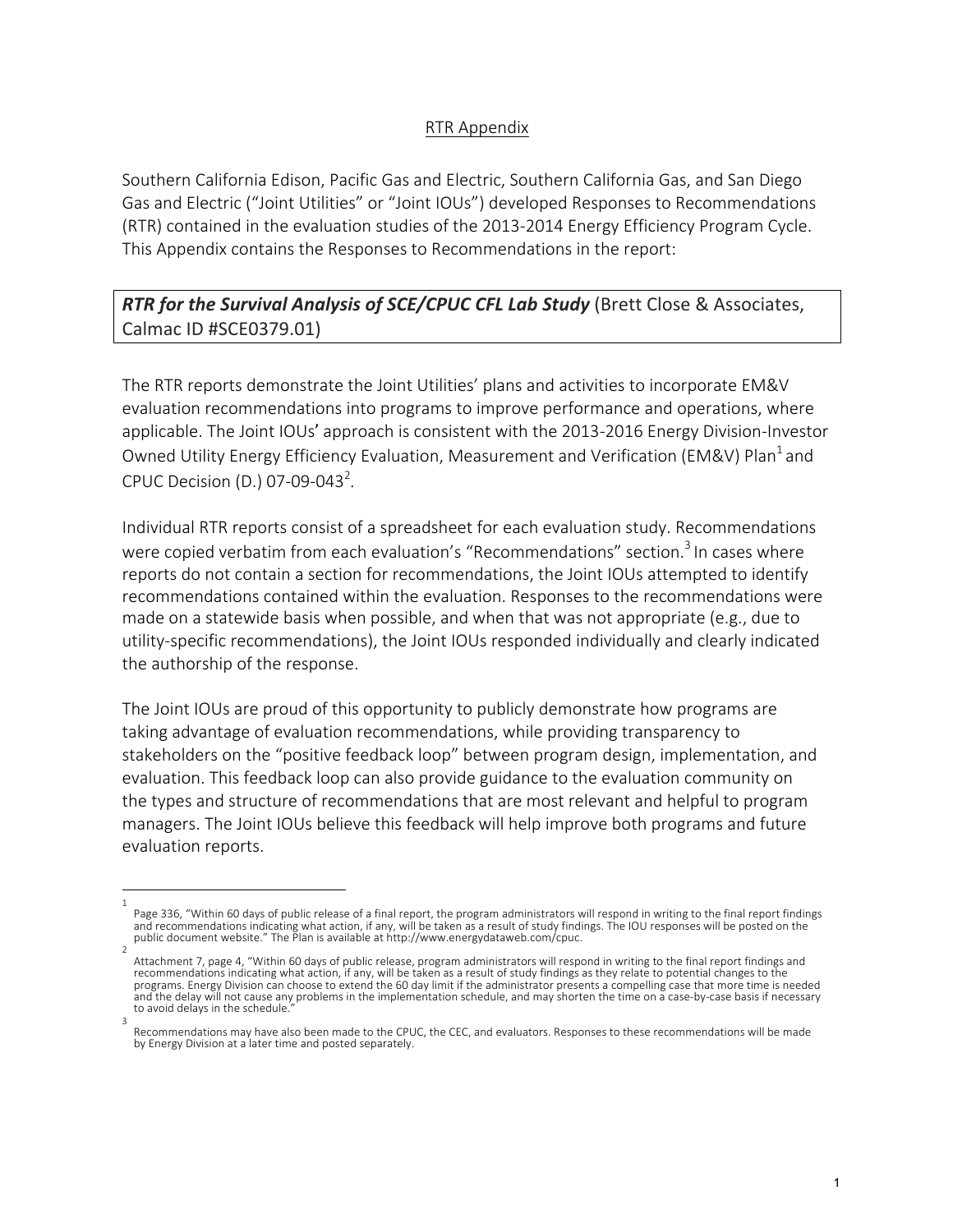## **EM&V** Impact, Process, Market Assessment Study Recommendations

**Study Title: Survival Analysis of SCE/CPUC CFL Lab Study**

**Program: Upstream Lighting**

**Author: Brett Close & Associates**

**Calmac ID: SCE0379.01**

**Link to Report: http://calmac.org/publications/CFL\_Lab\_Study.pdf**

|                |        |                                                                                                                                                                                                                                                                                                                                                                                                                                                                                                                                                                                                                                                                                                                                                                                                                                                                                                                                                                             |                                                                                                                                                                                                                                                                                                                                                                                                                                                                      |                                             | <b>Disposition</b>   | <b>Disposition Notes</b>                                                                                                                                                                                                                                                                                                                                                                                                                                                                                                                                                                                                                   |
|----------------|--------|-----------------------------------------------------------------------------------------------------------------------------------------------------------------------------------------------------------------------------------------------------------------------------------------------------------------------------------------------------------------------------------------------------------------------------------------------------------------------------------------------------------------------------------------------------------------------------------------------------------------------------------------------------------------------------------------------------------------------------------------------------------------------------------------------------------------------------------------------------------------------------------------------------------------------------------------------------------------------------|----------------------------------------------------------------------------------------------------------------------------------------------------------------------------------------------------------------------------------------------------------------------------------------------------------------------------------------------------------------------------------------------------------------------------------------------------------------------|---------------------------------------------|----------------------|--------------------------------------------------------------------------------------------------------------------------------------------------------------------------------------------------------------------------------------------------------------------------------------------------------------------------------------------------------------------------------------------------------------------------------------------------------------------------------------------------------------------------------------------------------------------------------------------------------------------------------------------|
|                |        |                                                                                                                                                                                                                                                                                                                                                                                                                                                                                                                                                                                                                                                                                                                                                                                                                                                                                                                                                                             |                                                                                                                                                                                                                                                                                                                                                                                                                                                                      | Recommendation                              | (Accepted, Rejected, | (e.g. Description of specific program change or Reason for rejection or Under                                                                                                                                                                                                                                                                                                                                                                                                                                                                                                                                                              |
| Item#          | Page # | <b>Findings</b>                                                                                                                                                                                                                                                                                                                                                                                                                                                                                                                                                                                                                                                                                                                                                                                                                                                                                                                                                             | <b>Best Practice / Recommendations</b>                                                                                                                                                                                                                                                                                                                                                                                                                               | <b>Recipient</b>                            | or Other)            | further review)                                                                                                                                                                                                                                                                                                                                                                                                                                                                                                                                                                                                                            |
| $\mathbf{1}$   | 29     | This final analytical section presents the model<br>predictions for the lamps offered by SCE through<br>its upstream lighting program in 2010-2012. The<br>estimates are all based on the model developed<br>and analyzed in the previous sections, cycling<br>times from the KEMA (2005)12, and lamp<br>characteristics are based on data from SCE for<br>the population of lamps supported through the<br>upstream lighting program. [] In general,<br>estimates are larger for these predictions than<br>for the values from the laboratory study because<br>the sample for the study was quite different<br>from the program lamp population. Specifically,<br>there was a shift away from standard lamps into<br>specialty lamps, which tend to have a longer life.                                                                                                                                                                                                    |                                                                                                                                                                                                                                                                                                                                                                                                                                                                      |                                             | Other                | SCE concurs.                                                                                                                                                                                                                                                                                                                                                                                                                                                                                                                                                                                                                               |
| $\overline{2}$ | 31, 32 | 5.2 Lamp Life by Lamp Type<br>A more meaningful breakdown is the lamp life<br>by lamp type. For each of the estimates, the<br>predictions are based on the average cycling<br>time for all lamps from KEMA (2005). Again, that value of the median lamp life, which is the<br>means the estimate is not based on any<br>differential usage between lamp types. There is<br>quite a marked difference between basic spiral<br>lamps and specialty lamps. While this is true for<br>each category of specialty lamps, it is<br>particularly true for high-wattage lamps, i.e.<br>those with wattage greater than 30 watts. Thus,<br>the lamp selection of the program compared to<br>the lamp selection for the study sample has<br>driven the increase in the median life. Mean<br>Median Lifetimes by Lamp Type [From table:]<br>All - 7237 h. Basic Spiral - 4047 h. All Specialty -<br>7520 h. Specialty Shape - 6300. Specialty<br>Controls - 4414. high Wattage 9171 h. | My recommended values for estimates of<br>technical lamp life from the SCE program are the<br>values found in the "Mean Median" column [see ]<br>findings above]. They represent the expected<br>closest estimate to the desired value of the true<br>median of the population. A direct estimate of<br>the median of the full distribution would, while<br>technically possible, be practically unfeasible<br>due to the computational intensity of the<br>process. | ED-<br>Recommendations<br>about work papers | Other                | SCE will continue to support specialty lamp types for which this study<br>has indicated longer life, in accordance with the best practices /<br>recommendations. SCE hopes that the CPUC will give consideration to<br>the estimates of CFL EULs obtained through this study, as they combine<br>extensive lab tests and population data. EUL values are updated through<br>the DEER process. Recent DEER updates (June 2015) did not take into<br>account the results of the present study. We urge CPUC to give<br>consideration to this study, as the combination of lab and population<br>data is preferable to population data alone. |
| 3              | 33     |                                                                                                                                                                                                                                                                                                                                                                                                                                                                                                                                                                                                                                                                                                                                                                                                                                                                                                                                                                             | SCE should adopt the ""mean median"" lamp<br>hours for the lamp types from Table 5,<br>reproduced as Table 6, as planning estimates for<br>lamp EULs. Mean Median Lifetimes by Lamp<br>Type [Values from table 6:] Basic Spiral - 4047 h.<br>Specialty Shape - 6300. Specialty Controls -<br>4414. high Wattage 9171 h.                                                                                                                                              | <b>SCE</b>                                  | Accepted             | SCE will, where applicable for planning purposes, incorporate the "mean<br>median" lamp hours as specified in the best practices /<br>recommendations.                                                                                                                                                                                                                                                                                                                                                                                                                                                                                     |